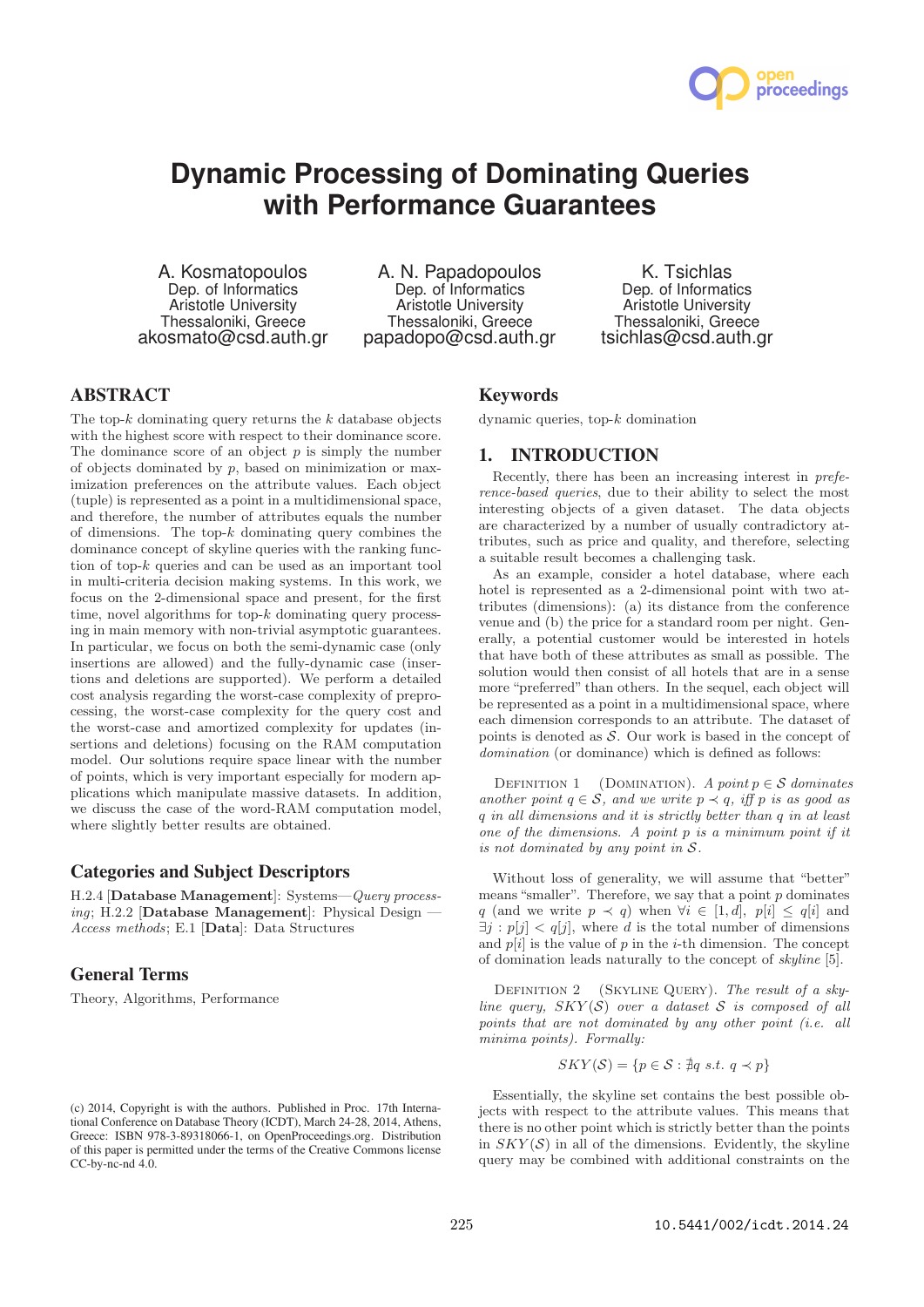

x (Distance to conference venue)

Figure 1: The hotel database.

attribute values. For example, we may ask for the skyline set of a small area of the data space and not of the entire dataset. Moreover, the skyline set is invariant in dimension scaling and it does not require any user-defined function, since it is based solely on the concept of domination. However, the cardinality of  $SKY(\mathcal{S})$  depends heavily on the data distribution and dimensionality, resulting sometimes in cumbersome results (too many skyline points) and sometimes in very few.

On the contrary, a top- $k$  query [9] returns exactly  $k$  points which are the best in terms of a user-defined scoring function. Most of the algorithms assume that the scoring function is monotone with respect to the values of the dimensions.

DEFINITION  $3$  (TOPK QUERY). The result of a top-k query over a dataset  $S$ , with respect to a specific scoring function, is composed of the k points with the maximum scores.

An example is given in Figure 1. The result of the skyline query is composed of the points  $p_1$ ,  $p_3$  and  $p_4$ , since these points are not dominated by any other point of the dataset. In contrast, the rest of the points are dominated by at least one skyline point. For instance,  $p_7$  is dominated by  $p_1$  whereas  $p_2$  is dominated by  $p_1$ ,  $p_3$  and  $p_7$ . The result of a top-2 query based on the scoring function  $f(p) = p.x + p.y$ (sum of coordinates) consists of  $p_1$  and  $p_3$ . We observe that  $p_1$  is contained in both the skyline query result and the top-2 query result. In fact, it can be proved that for any monotone scoring function, the top-1 query result is always a member of the skyline.

As an attempt to eliminate the limitations of skyline and  $top-k$  queries another preference-based query type has been proposed initially in [17] and later studied in detail in [20, 21]. As in a typical top- $k$  query, the k objects with the highest scores are selected and returned to the user. However, a fundamental difference is that no user-defined scoring function is required since by default the dominance relation is being used. This is done by defining the score of an object  $p$  to be the number of objects that  $p$  dominates.

DEFINITION 4 (DOMINANCE SCORE). The dominance score  $s(p)$  of a point p is the number of points dominated by p. Formally:

$$
s(p) = |\{q \in \mathcal{S}|p \prec q\}| \tag{1}
$$

DEFINITION  $5$  (TOP- $k$  DOMINATING QUERY). The result of a top-k dominating query consists of the k points with the highest scores with respect to domination.

The top- $k$  dominating queries have the following desirable properties:

- the result does not depend on the scaling of the dimensions,
- no additional scoring functions are required and
- the cardinality of the result is controlled by the parameter k.

A top-2 dominating query on the data set of Figure 1 will return the points  $p_1$  and  $p_7$ . Note that,  $p_1$  dominates four points  $(p_2, p_5, p_6 \text{ and } p_7)$  and  $p_7$  dominates three points  $(p_2, p_6 \text{ and } p_7)$  $p_5$  and  $p_6$ ).

Related Work. A basic method for retrieving the top $k$  dominating points of a dataset would consist of, firstly, computing the dominance score of each point and then using a linear time selection algorithm  $[3]$  to find the point v with the  $k$ -th largest score. To find all the top- $k$  dominating points we perform a final scan on the dataset and report all points with a greater score than the score of  $v$ .

The simplest approach for computing the domination score for all points would be to compare each point  $p$  with every other point  $q$  in the dataset and increment  $p$ 's score if it dominates q. This results in  $O(n^2)$  time cost and  $O(n)$  space cost. An approach with lower time complexity would be to use a 2-dimensional range counting data structure (e.g., [8, 12]). For each point  $p = (x_p, y_p)$  in a dataset S, the points lying in the query rectangle  $Q = [x_p, \infty) \times [y_p, \infty)$ can be counted in  $O(\log n)$  time and  $O(n)$  space using the 2-dimensional range counting data structure by Chazelle [8]. The number of points found in  $Q$  is equal to  $p$ 's dominance score. In order to compute the dominance score of each point, we repeat the process for all the points in  $S$  in  $O(n \log n)$  total time. Lastly, an algorithm by Chan and Pătrașcu [7] is able to compute the dominance score for all points in  $O(n\sqrt{\log n})$  time in the word-RAM model [11] of computation. Insertions and deletions can be trivially supported in the above methods in  $O(n)$  time since one has to update the dominance scores of all points in the worstcase. In the following, we describe more elaborate methods to answer a top-k dominating query.

Papadias et al. [17], first proposed the  $d$ -dimensional top- $k$ dominating query along with a solution based on the iterative computation of a dataset's skyline points. More specifically, they observed that the top-1 dominating point of a dataset is contained in the dataset's skyline points. This stems from the observation that for every point  $p$  not in the skyline, there exists a point  $p'$  in the skyline that dominates it and, as a result,  $p'$  has a larger score than  $p$ . Thus, in their approach, they compute the set of skyline M (using the BBS algorithm [17]) and compute the dominance score of all the points in  $M$ . The point q with the highest score is the top-1 dominating point and is thereby reported. Finally,  $q$  is removed from the dataset and the procedure is repeated until  $k$  points have been reported. However, this approach does not avoid the quadratic trap, since the score computation of skyline points as well as the update of dominance scores after the removal of the point with the highest score, may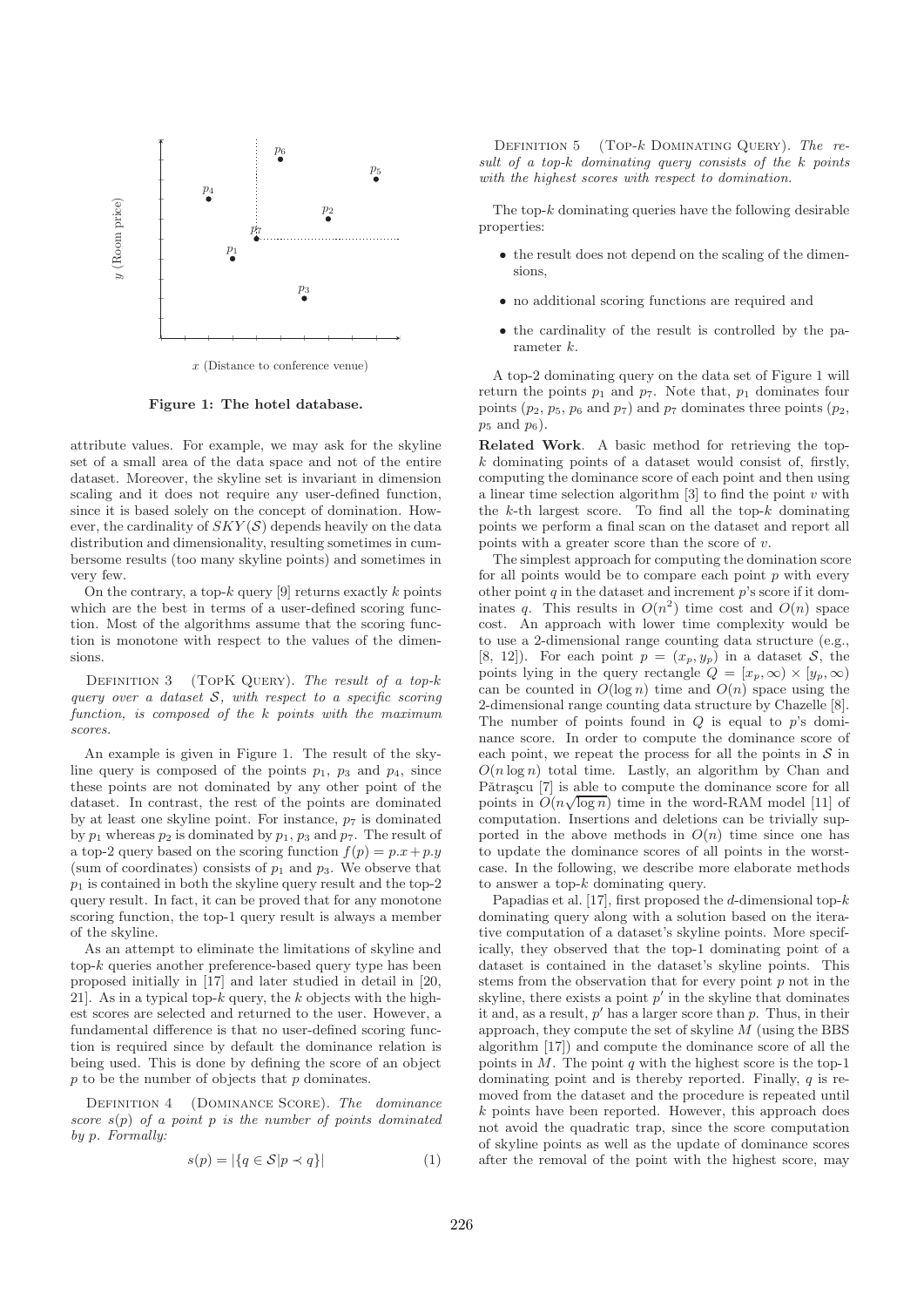lead to  $O(n^2)$  dominance checks, whereas the space remains  $linear<sup>1</sup>$ .

Yiu and Mamoulis [20, 21] recommended using aggregate R-trees (aR-trees) to efficiently compute d-dimensional top $k$  dominating queries. They provided various algorithms based on aR-trees that proved experimentally to be quite fast. They also make an analytic study making the assumption that the data points are uniformly and independently distributed in a domain space. The authors do not make any statement for the worst-case time complexity of the query but it is certainly  $\Omega(n)$ .

Both methods  $[17, 21]$  focus on the top- $k$  dominating query, where  $k$  is arbitrary. Update operations can be applied in both cases with a linear time cost. However, the top- $k$  dominating query has to be re-evaluated in both cases. Finally, both prove the efficiency of their approach experimentally (extensive experiments can be found in [21]).

As a closing remark, we should further note that top- $k$ dominating queries have also been studied in the context of uncertain databases [14, 22], data streams [13], spatial objects [19] and vertically decomposed data [18].

Motivation, Contribution & Assumptions. This work is the first attempt to provide efficient algorithms for top- $k$ dominating query processing in the semi-dynamic and the fully-dynamic cases, which are the most interesting and challenging. In contrast to previously proposed techniques, we are interested in algorithms with non-trivial performance guarantees.

One may think that perhaps a direct application of the divide-and-conquer algorithmic technique could provide an efficient solution at least for the static top- $k$  dominating query, where given the dataset  $S$  we are asking for the k points with the highest domination scores. The problem with this approach is that the top- $k$  dominating query is a non-decomposable query, because the score of each point depends on the coordinates of all the other points in S. A query q in  $S$  is decomposable [2] if its output can be computed accurately by executing q in a partition of  $S$ . The non-decomposability of top- $k$  dominating queries prohibits us from using standard divide-and-conquer techniques and thus increases the problem difficulty significantly.

This paper concentrates on 2-dimensional data for two reasons. First, there is no previous work with asymptotic guarantees and as a result, this paper provides a deeper understanding of the complexity of the problem. The second, more practical, reason is that many applications are inherently 2-dimensional. This is because, one often faces the situation of having to strike a balance between a pair of naturally contradicting factors (e.g., price vs quality, space vs query time). Finally, our algorithms are based on a novel restricted dynamization of layers of minima [4]. This is of independent interest in case we only need to access the first k layers of minima.

Since static datasets are being handled rarely by modern applications, we consider the problem in the semi-dynamic case (insertions only), where logarithmic complexities are attained. In the fully-dynamic case, we attain polynomial complexities for update operations (insertions and deletions). In many applications, insertions occur much more frequently than deletions. As a practical example, consider an application that retrieves the top- $k$  dominating tweets (i.e., Twitter messages) according to some user-selected attributes (e.g. number of retweets, number of the author's followers etc.). In this application, the semi-dynamic algorithms would suffice since tweets very rarely are deleted [1]. Other possible examples of datasets where insertions take place significantly more frequently than deletions include the measurements collected by a scientific instrument or the full-year sales log of a retail company. In conclusion, applications where deletions occur orders of magnitude less frequently than insertions can benefit from the use of the semi-dynamic algorithms and the associated data structures.

For each of the semi-dynamic and fully dynamic settings we provide two solutions  $(k$ -list and 1-list) that provide a trade-off between update and query time. All our algorithms use linear space and work well under the realistic assumption that  $k$  is a fixed user-defined parameter which is small compared to the size n of the dataset (i.e.,  $k \ll n$ ). Table 1 provides a detailed overview of our results.

Roadmap. The rest of the paper is organized as follows. Section 2 presents some necessary concepts related to the discussion that follows. Our contribution for the semi-dynamic case is detailed in Section 3, whereas the study of the fully-dynamic case is offered in Section 4. In addition to the results for the RAM computation model, in Section 5 we provide an adaptation to the word-RAM model, obtaining better asymptotic bounds. Concluding remarks and directions for further research are offered in Section 6.

# **2. PRELIMINARIES**

In this section, we discuss the basic concepts that are used throughout the rest of this work. First of all, we note that we augment the definition of each point  $p_i$  to also include its score  $s_i = s(p_i)$ , so  $p_i$  becomes a triple of the form  $p_i =$  $(x_i, y_i, s_i).$ 

In the following two sections, we describe the concept of layers of minima and we cite a previous result in the form of a lemma, that will be used in the query phase of some of our proposed solutions.

# **2.1 Two-dimensional Layers of Minima**

The algorithms presented in the remaining sections are based on the concept of layers of minima. In order to com-



Figure 2: The first layer of minima (skyline).

<sup>&</sup>lt;sup>1</sup>The BBS algorithm is based on the use of R-trees which require linear space.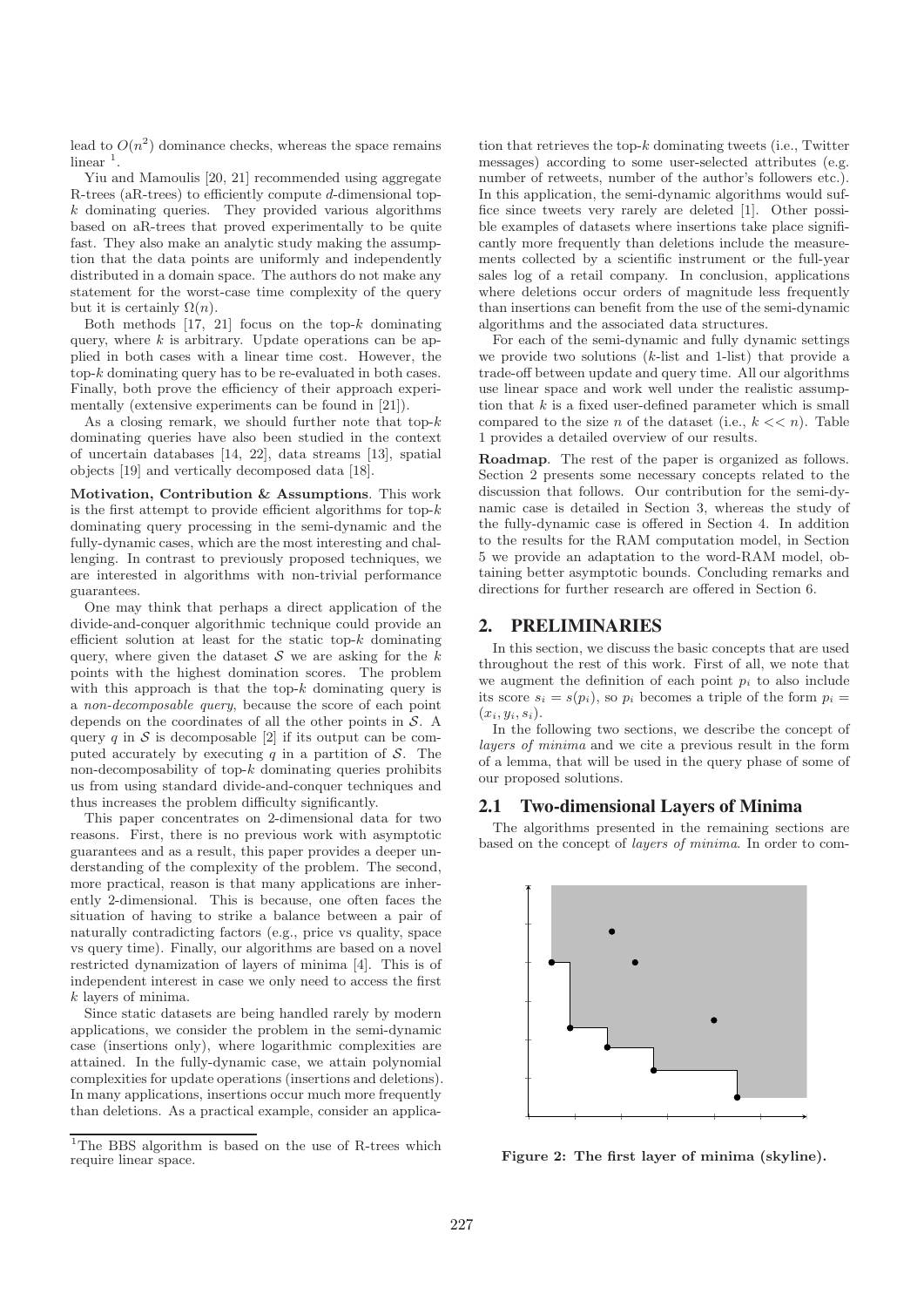Table 1: SD stands for Semi-Dynamic, where only insertions are allowed, whereas FD stands for Fully-Dynamic where both insertions and deletions are supported. Worst-case times are marked with "w.c." while amortized times are marked with "am."

| Algorithm    | Space | Preprocessing Cost (worst-case) | Query Cost (worst-case) | Update Cost                     |
|--------------|-------|---------------------------------|-------------------------|---------------------------------|
| $SD/k$ -list | O(n)  | $O(n \log n)$                   | O(k)                    | $O(\log^2 n + k^2 \log n)$ w.c. |
| $SD/1$ -list | O(n)  | $O(n \log n)$                   | $O(k \log n)$           | $O(\log^2 n + k \log n)$ w.c.   |
| $FD/k$ -list | O(n)  | $O(n \log n)$                   | O(k)                    | $O((k + \sqrt{n})k \log n)$ am. |
| $FD/1$ -list | O(n)  | $O(n \log n)$                   | $O(k \log n)$           | $O((k+\sqrt{n})\log n)$ am.     |

pute the layers of minima of a dataset  $S$  we perform a skyline query on  $\mathcal S$ , remove the answer set of points from  $\mathcal S$  and repeat the process until no points remain in  $S$ . The set that results from the  $i$ -th skyline query forms the  $i$ -th layer of minima. By collecting all the layers, we form the layers of minima of  $S$ . A concise definition of the layers of minima follows:

DEFINITION 6. Let  $M_1$  be the set of all minima points in S. The first layer of minima of S is equal to the set  $M_1$  and the second layer of minima  $M_2$  of S is equal to the set of all minima points in  $S - M_1$ . The j-th layer of minima of  $S$  is accordingly defined to be equal to the set of all minima points in  $S - \left(\bigcup_{i=1}^{j-1} M_i\right)$ . The sequence  $\langle M_1, M_2, \ldots, M_{\lambda} \rangle$ where  $S = \bigcup_{i=1}^{\lambda} M_i$  is the layers of minima of S.

Figure 2 depicts a layer of minima on the plane. Any point located in the shadowed region is dominated by at least one point in the layer of minima.

Blunck and Vahrenhold [4] proposed in-place algorithms that use  $O(1)$  extra space and compute the layers of minima of a dataset of 2-dimensional points in  $O(n \log n)$  time.

## **2.2 Reporting Lemma**

Finally, we use the following lemma from [10]:

LEMMA 1. Let  $A_1, \ldots, A_m$  be arrays of values from a totally ordered set such that each array is sorted. Given an integer  $\mathcal{L} \leq \sum_{i=1}^{m} |A_i|$ , there is a comparison-based algorithm that finds in  $O(m)$  time a value  $\tau$  that is greater than at least  $\mathcal L$  but at most  $O(\mathcal L)$  values in  $A_1 \cup \ldots \cup A_m$ .

Lemma 1 can be adjusted to report a value  $\tau$  that is smaller than at least  $\mathcal L$  but at most  $O(\mathcal L)$  values in  $A_1 \cup$ ...∪  $A_m$ . This lemma forms the basis in allowing us to efficiently find the k-th point with the highest score out of a collection of ordered lists and is used in Sections 3 and 4.

# **3. THE SEMI-DYNAMIC CASE**

In this section, we propose a solution to the semi-dynamic  $top-k$  dominating query problem and describe in detail the data structures and algorithms we use to achieve it. Let  $\mathcal S$ be a set of  $n$  2-dimensional points. Recall that the semidynamic top- $k$  dominating query aims at reporting the  $k$ points in  $S$  with the highest dominance score where  $k$  is a user-defined parameter that is fixed at the time when the data structure is constructed. Furthermore,  $S$  is subject to insertions of new points. This poses an additional challenge since after inserting a new point, it is possible that the dominance score of many (or even all) the points in  $S$  must be updated. Individually updating the score of each such point would be computationally prohibitive so we follow a different approach and only update lazily the score of groups of points that are candidates for being in the final answer.

We first note that when a point  $p$  dominates another point  $q, p$ 's score is strictly greater than the score of  $q$ :

$$
\forall p, q \in \mathcal{S}, p \prec q \Rightarrow s_p > s_q \tag{2}
$$

Organizing  $S$  into layers of minima offers an intuitive way of using the above property to eliminate points that are not possible to belong in the final answer. As an example, consider a top-1 dominating query in  $S$ . The point with the highest dominance score is found in the first layer of minima of  $S$  since all the points in the second and subsequent layers are dominated by at least one other point. Similarly, in a top-2 dominating query, the first point is found in the first layer and the second point is found in either the first or the second layer. In general, the following lemma holds for the top- $k$  dominating points:

LEMMA 2. The top-k dominating points of  $S$  are located in the first  $k$  layers of minima of  $S$ .

PROOF. If  $S$  has only  $k$  or less layers of minima, the lemma obviously holds. Otherwise, assume that a point  $p$ belongs to the *i*-th layer of minima, where  $i \geq k+1$ . There are at least  $i-1$  points dominating p and due to Equation 2 all of them have a larger score than  $p$ . As a result,  $p$  is not included in the top-k dominating points of  $S$ .  $\Box$ 

A direct consequence of Lemma 2 is that, when inserting a new point  $p$ , we only need to update the scores of some points in the first  $k$  layers of minima. However, some of the layers may have many points and thus individually updating the score of these points would result in a high update cost. To avoid this, after inserting a new point  $p$  in  $S$ , we find only the first and last point that dominate  $p$  in each layer. This pair of points denotes an interval that marks all the points in each layer whose score must be updated. Consequently, by examining only  $O(1)$  points in each layer the total update cost is reduced.

Lastly, an issue brought up by the use of layers of minima is that the insertion of a new point  $p$  may create cascading changes to the structure of the layers. In particular, by inserting  $p$  into  $S$ ,  $p$  must also be inserted in one of the layers of S. Let  $L_i$  be that layer. The insertion of p in  $L_i$ may cause some of its points to be discarded as a result of them being dominated by  $p$ . This group of points must be inserted into the next layer  $L_{i+1}$  possibly discarding some of the points in  $L_{i+1}$  in the process. Due to Lemma 2 and the fact that only insertions are allowed, this chain of operations only has to be performed up until the k-th layer.

To achieve efficient insertion, we model each layer as an  $(a, b)$ -tree. In the following, we provide a detailed overview of the data structure and the operations it supports and then we describe the update and query algorithms for the semi-dynamic top-k dominating query.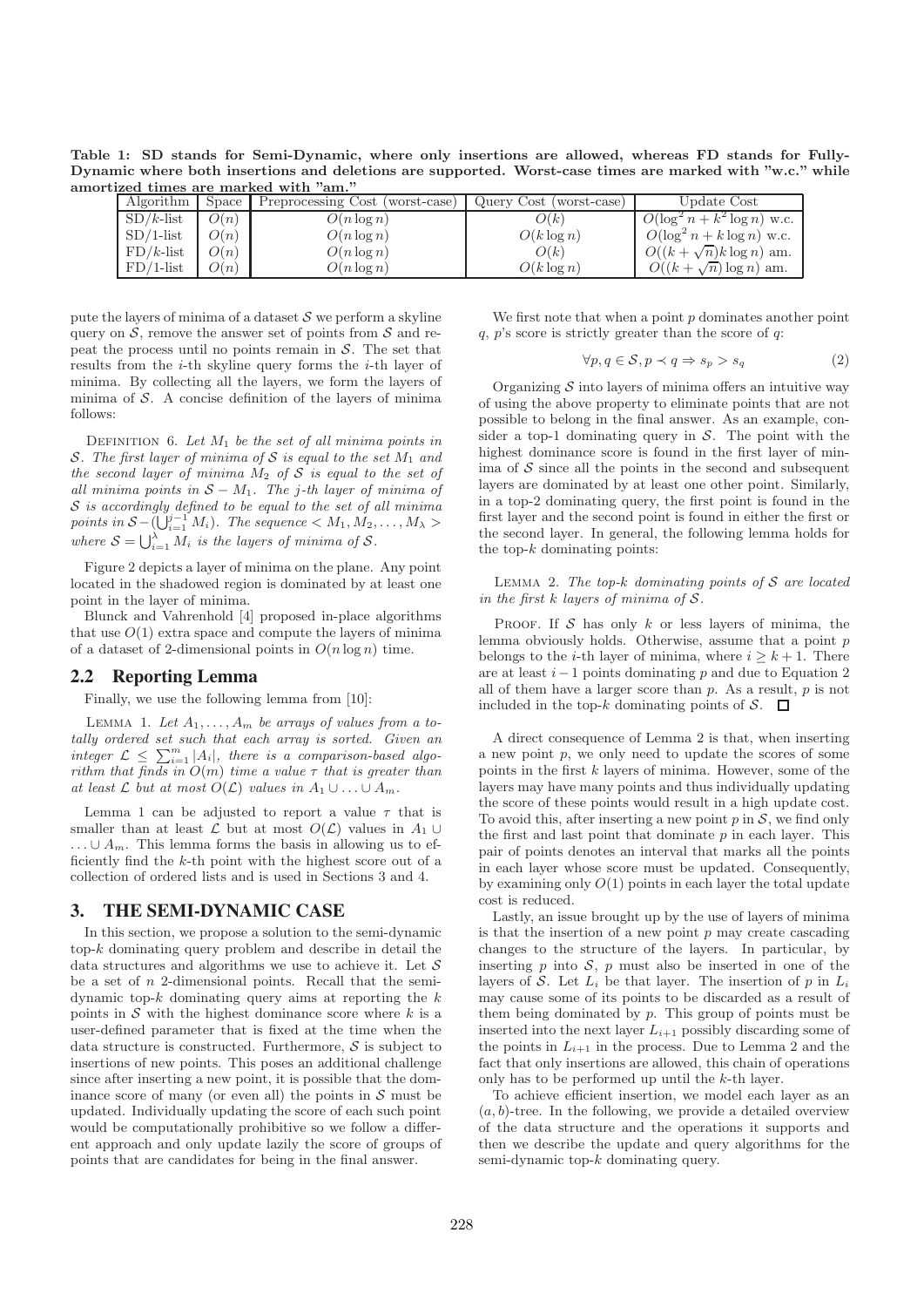

Figure 3: An  $(a, b)$ -tree node  $(k = 2)$ . The coordinates in node  $v$  are designated by the respective representative points  $p_i$ ,  $1 \leq i \leq b-1$ , where  $p_i$  is the leftmost point of the  $i+1$ -th child of v.

#### **3.1 The Augmented** (a, b)**-Tree**

We model each layer of minima using an augmented leaforiented  $(a, b)$ -tree. Let L be a layer of minima containing m points, i.e.,  $p_1, p_2, \ldots p_m$  where  $p_i = (x_i, y_i, s_i), 1 \le i \le m$ . Since the points in  $L$  are totally ordered on each dimension<sup>2</sup>, we can use a single  $(a, b)$ -tree to search among the points in both dimensions. To achieve that, each inner node stores representative keys for both dimensions, instead of storing keys for only one of them. We use  $h_v$  to denote the height of a node  $v$  in the tree.

For each node v of the tree with  $h_v \geq \log_b k$  we maintain a field  $add(v)$ . The field's contents denote a score that has to be added to the score of all the points in  $v$ 's subtree. Finally, each node v with  $h_v \geq \log_h k$  is augmented with a k-sized list  $top(v)$  which stores the k points with the highest score in v's subtree. An example of an augmented  $(a, b)$ -tree node with  $height > log_b k$  for  $k = 2$  can be seen in Figure 3.

For the remainder of this work we assume that  $b = O(1)$ since we present main memory algorithms. The following lemma provides the tree's total space cost.

LEMMA 3. The total space cost of an augmented  $(a, b)$ tree storing m points is  $O(m)$ .

PROOF. All the nodes with height lower than  $\log_b k$  only store  $O(1)$  additional information so their total space cost is  $O(m)$ . There are  $O(m/k)$  nodes with height higher than or equal to  $\log_b k$  each augmented with a k-sized list. The total space cost of this part of the data structure is  $O(m/k)$  $O(k) = O(m)$ . As a result, the total space cost of the entire data structure is  $O(m)$ .  $\Box$ 

The following lemma provides the time complexity for the construction of an augmented  $(a, b)$ -tree.

LEMMA 4. The construction of an augmented  $(a, b)$ -tree over m points that are sorted according to their dimensions can be carried out in  $O(m \log k)$  time, where k is a userdefined parameter.

PROOF. In order to construct the leaf-oriented augmented  $(a, b)$ -tree we follow a bottom-up approach and assume that the input points are sorted according to their dimensions. The augmented  $(a, b)$ -tree is constructed in a similar way to a typical  $(a, b)$ -tree with an additional issue. At first, the nodes of the augmented  $(a, b)$ -tree are constructed by scanning the input points, creating the leaves and then recursively creating the inner nodes from bottom to top. Each node is only visited once so the procedure up to this point requires  $O(m)$  time.

The last step is to compute the top lists for all nodes with  $h_v \geq \log_b k$ . For each node v with  $h_v > \log_b k$ , the  $top(v)$ list must be computed from the  $top$  lists of  $v$ 's children. By simultaneously traversing the  $O(b) = O(1)$  top lists of v's children we can compute  $top(v)$  in  $O(k)$  time. There are  $O(m/k)$  nodes with  $h_v > \log_b k$  and since this process is repeated for every node, the time required is  $O(m/k)$  ×  $O(k) = O(m)$ .

Finally, we compute the  $top$  lists for each node  $v$  with  $h_v = \log_b k$ . Since v's children are not augmented with top lists we follow a different approach. We sort all the points found in v's subtree<sup>3</sup> in  $O(k \log k)$  time and store them in  $top(v)$ . There are  $O(m/k)$  nodes with  $h_v = \log_h k$  and thus this step requires  $O(m \log k)$  total time.

Thus, the total time required for the construction of the  $(a, b)$ -tree is  $O(m \log k)$ .  $\Box$ 

#### *3.1.1 Operations*

In this section, we formally describe all the operations supported by the augmented  $(a, b)$ -tree. More specifically, the augmented  $(a, b)$ -tree supports searching for a point, inserting a new point, or deleting an existing one. Furthermore, splits and concatenations between two different  $(a, b)$ -trees are also supported.

The search operation search $(T, p_z)$  locates in the augmented  $(a, b)$ -tree T a specific point  $p_z$  and can be performed with respect to either dimension of  $p_z$  by using the appropriate set of keys. Let v be a node of T,  $x_1, x_2, \ldots, x_{b-1}$  be the x-representative keys of v's children and  $y_1, y_2, \ldots, y_{b-1}$ be the *y*-representative keys of  $v$ 's children. In order to search for a point  $p_z = (x_z, y_z, s_z)$  in T, we begin at the root and search down until we reach a leaf. If the search is performed on the  $x$  dimension, we select the  $i$ -th child of  $v$ such that  $x_{i-1} < x_z \leq x_i$ . Otherwise, if the search is performed on the  $y$  dimension, we select the  $i$ -th child of  $v$  such that  $y_{i-1} > y_z \geq y_i$ . Since T is height-balanced, a search operation requires  $O(b \log m) = O(\log m)$  time.

The rest of the operations are based on node splits and merges. For reasons of clarity, we first describe how node splits and node merges are handled on the augmented  $(a, b)$ tree in relation to typical  $(a, b)$ -trees.

The node split operation  $\texttt{node\_split}(v, v_1, v_2)$  is executed similarly to the split operation of typical  $(a, b)$ -trees with a few modifications. More specifically, before dividing a node v into two nodes  $v_1$  and  $v_2$  we check the contents of  $add(v)$ . If  $add(v)$  stores a value different than 0, we add the contents of  $add(v)$  to the add variable of v's children and set  $add(v)$ to 0. Afterwards,  $v$  is divided into  $v_1$  and  $v_2$  and the keys for the x and y dimensions of v are "divided" between  $v_1$  and  $v_2$ in  $O(b) = O(1)$  time. After sharing the keys,  $top(v_1)$  for  $v_1$ and  $top(v_2)$  for  $v_2$  must be recomputed. If  $h_v > \log_b k$  we can compute  $top(v_1)$  and  $top(v_2)$  in  $O(k)$  time by simultaneously traversing the  $O(b) = O(1)$  top lists of  $v_1$ 's and  $v_2$ 's children respectively. As a result, the split operation requires  $O(k)$ time in this case.

If  $h_v = \log_b k$  then the children of  $v_1$  and  $v_2$  are not augmented with top lists and thus the computation of  $top(v_1)$ and  $top(v_2)$  cannot be performed using the above procedure. Each of  $v_1$  and  $v_2$  have up to k points in their subtree since their height is equal to  $\log_b k$ . To compute the top lists for

<sup>&</sup>lt;sup>2</sup>For two points  $p_a = (x_a, y_a, s_a)$  and  $p_b = (x_b, y_b, s_b)$  in L if  $x_a > x_b$  then  $y_b > y_a$ 

<sup>&</sup>lt;sup>3</sup>There are up to k points in v's subtree since  $h_v = \log_b k$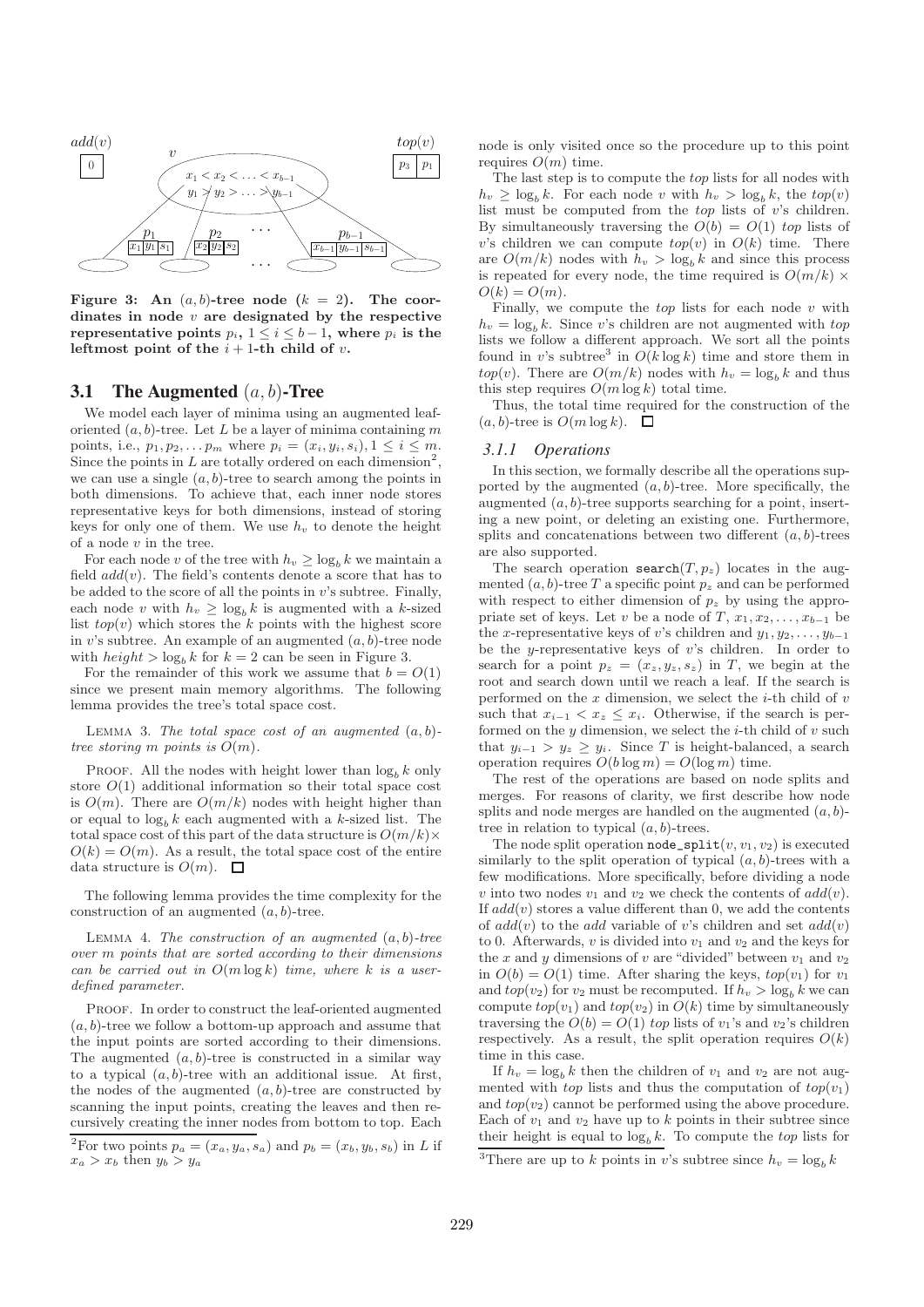$v_1$  and  $v_2$  we sort all the points in  $v_1$ 's and  $v_2$ 's subtree in  $O(k \log k)$  time and store the result in  $top(v_1)$  and  $top(v_2)$ respectively. This results in the split operation requiring  $O(k \log k)$  time in this case. Finally, if  $h_v < \log_b k$  then the split operation requires  $O(b) = O(1)$  time since v is not augmented with  $top(v)$ .

For the merge operation **node\_merge** $(v_1, v_2, v)$  we follow a similar procedure to the merge operation of standard  $(a, b)$ trees. More specifically, before merging two nodes  $v_1$  and  $v_2$  into v we check the contents of  $add(v_1)$  and  $add(v_2)$ . If  $add(v_1)$  stores a value different than 0 we add the contents of  $add(v_1)$  to  $v_1$ 's children and set  $add(v_1)$  to 0. We follow the same procedure for  $add(v_2)$ . Then,  $v_1$  and  $v_2$  are merged into  $v$  and the keys for the  $x$  and  $y$  dimensions of  $v$  are derived from the keys of  $v_1$  and  $v_2$  in  $O(b) = O(1)$  time. After merging the keys,  $top(v)$  must be recomputed. To achieve this, if  $h_v > \log_b k$  we simultaneously traverse  $top(v_1)$  and  $top(v_2)$  and store the k points with the highest score in  $top(v)$ in  $O(k)$  time. If  $h_v = \log_h k$  we follow a similar approach to that of a node split and first compute  $top(v_1)$  and  $top(v_2)$  by sorting all the points in  $v_1$ 's and  $v_2$ 's subtree respectively. Then by simultaneously traversing  $top(v_1)$  and  $top(v_2)$  we store the k points with the highest score in  $top(v)$ . As in the split operation, if  $h_v < \log_b k$  the merge operation requires  $O(b) = O(1)$  time due to the fact that v is not augmented with  $top(v)$ .

Operation insert $(T, p)$ , inserts a point p in T. The point is inserted as a leaf in  $T$  and the tree is rebalanced using node splits. Since there are  $O(\log m)$  node splits that cost  $O(k)$  time and  $O(1)$  splits that cost  $O(k \log k)$  time, the time cost to insert a point is  $O(k \log m)$ .

Operation delete $(T, p)$ , removes a point p from T. The leaf corresponding to the point is removed and the resulting tree is rebalanced. There are  $O(\log m)$  merges that cost  $O(k)$ time,  $O(1)$  merges that cost  $O(k \log k)$  time and a possible terminating split and as a result the time cost to delete a point is  $O(k \log m)$ .

Using the node split and node merge operations as building blocks, we can define two additional operations on the augmented  $(a, b)$ -trees: Tree Concatenation and Tree Split. For both the operations, we use the definition and algorithms provided in [15].

Operation concat $(T_1, T_2, T_3)$ , concatenates two augmented  $(a, b)$ -trees  $T_1$  and  $T_2$  into a third augmented  $(a, b)$ -tree T<sub>3</sub>. This operation assumes that  $\max\{T_1\} \leq \min\{T_2\}$ where  $\max\{T_i\}$  is the largest x coordinate of all the points in  $T_i$  and min  $\{T_i\}$  is smallest x coordinate of all the points in  $T_i$  (a similarly defined order is implied for the y dimension as well). In a tree concatenation one merge operation and up to  $O(\log \max(|T_1|, |T_2|))$  split operations are performed. Since there are  $O(1)$  merge and split operations that cost  $O(k \log k)$  time and the rest of the merge and split operations cost  $O(k)$  time, a tree concatenation operation requires  $O(k \log \max(|T_1|, |T_2|))$  time. Before initiating this operation, all add variables in the affected path are flashed to their children (get a zero value).

Lastly, operation  $split(T_1, val, T_2, T_3)$ , splits an augmented  $(a, b)$ -tree  $T_1$  into two augmented  $(a, b)$ -trees  $T_2$  and  $T_3$  at element val with respect to the one of the two dimensions, so that  $T_2 \leftarrow \{z \in T_1; z \leq val\}$  and  $T_3 \leftarrow \{z \in T_1; z > val\}.$ In a tree split operation the starting  $(a, b)$ -tree is first split into two forests of trees. Then, the roots of the trees in each forest are merged with each other recursively. Splitting the tree into two forests requires  $O(\log |T_1|)$  time and since there are  $O(1)$  merge operations that cost  $O(k \log k)$ time and  $O(\log |T_1|)$  merges for both forests, each requiring  $O(k)$  time, a tree split operation requires  $O(k \log |T_1|)$ time. Similarly to concat, before initiating this operation, all add variables in the affected path are flashed to their children. The following theorem summarizes the discussion on the  $(a, b)$ -tree.

THEOREM 1. Given a parameter  $k$  and  $m$  2-dimensional points  $p_i = (x_i, y_i, s_i)$  where  $1 \leq i \leq m$ , we can construct in  $O(m \log k)$  time an augmented  $(a, b)$ -tree  $T_1$  that uses  $O(m)$ space. The construction time assumes that the points are sorted according to their dimensions. The tree  $T_1$  supports the following operations:

- search $(T_1, p)$  in  $O(\log m)$  time,
- insert $(T, p)$  and delete $(T, p)$  in  $O(k \log m)$  time,
- $split(T_1, val, T_2, T_3)$  in  $O(k \log m)$  time and
- concat $(T_1, T_4, T_5)$  in  $O(k \log \max(|T_1|, |T_4|))$  time (we note that  $T_4$  is an augmented  $(a, b)$ -tree such that the condition  $\max\{T_1\} \leq \min\{T_4\}$  holds).

#### **3.2 Insertion**

Let  $p = (x_p, y_p, s_p) \in \mathbb{R}$  be a point to be inserted into S. Furthermore, let  $L_1, \ldots, L_k$  be the first k layers of minima of  $S$ . Before inserting  $p$  we compute its dominance score using the dynamic range counting data structure proposed in  $[8]^4$ . We also insert p in the dynamic range counting data structure in order to support score computation for future insertions. The data structure supports queries and updates in  $O(\log^2 n)$  time and  $O(n)$  space.

Next, we find if p must be inserted in one of  $L_1, \ldots, L_k$  by searching each of the  $k$  respective  $(a, b)$ -trees for  $p$ . Starting from  $L_1$  and iterating towards  $L_k$ , we search each tree for  $p$  both in the  $x$  and in the  $y$  dimension and retrieve the predecessor of  $p$  in the  $x$  dimension and the predecessor of  $p$ in the  $y$  dimension. If neither of those two points dominate  $p$ , we insert  $p$  in the tree's respective layer and stop the iteration. Otherwise, the iteration may end without any layer satisfying the above condition. In that case, p does not become a member of any of the k first layers.

If we do not insert  $p$  in any of the  $k$  first layers then we only have to update the scores of some points in each of  $L_1, \ldots, L_k$ . Otherwise, assume that p is inserted into  $L_i$ where  $1 \leq i \leq k$ . Then we have to update scores of points in  $L_1, \ldots, L_{i-1}$  and alter the structure of  $L_i, \ldots, L_k$  (Figure 4). We first describe how to handle score updating on a layer and afterwards how to alter a layer's structure using tree splits and tree concatenations.

To update the score of the points in layer  $L$ , we perform this procedure. We search the augmented  $(a, b)$ -tree of  $L$ for  $x_p$  and  $y_p$ . All points whose score must be updated lie to the left of  $x_p$  and to the right of  $y_p$ . Since updating the score of each point would be time consuming, we only find the two boundary points that define the above interval and mark the subtrees between them. For example, in Figure 4 the insertion of p causes a score increment for the points

<sup>4</sup>The data structure is built only once as a preprocessing step before the first insertion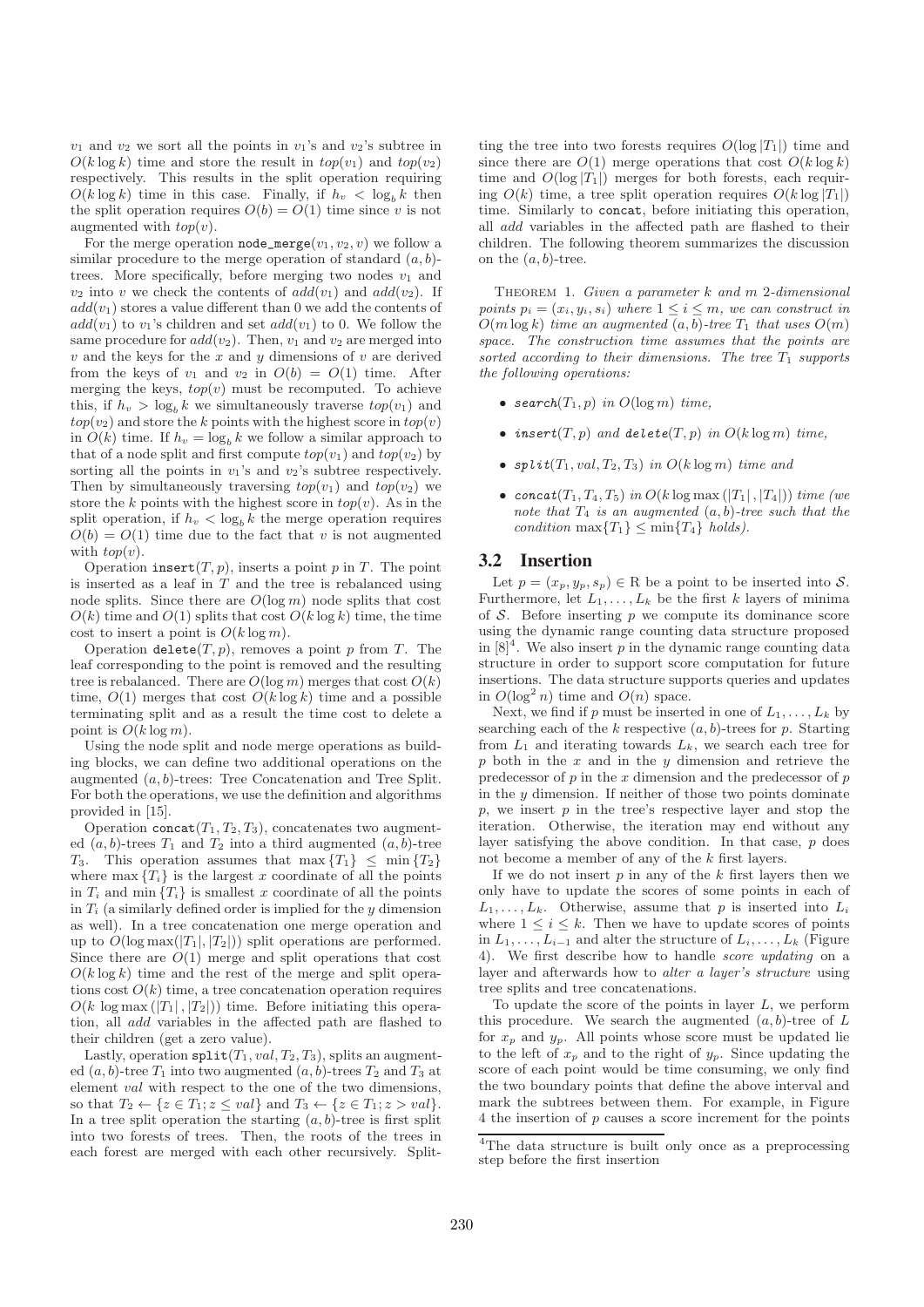

Figure 4: Insertion of a new point p.

 $p_t^{i-2}$  to  $p_b^{i-2}$  in layer  $L_{i-2}$  and the points  $p_t^{i-1}$  to  $p_b^{i-1}$  in layer  $L_{i-1}$ .

We start from  $height = log_b k + 1$  of the two search paths and move up towards the root, adding  $+1$  to  $add(v)$  if v is a node hanging immediately to the left of the search path for  $x_p$  or immediately to the right of the search path for  $y_p$ . Using this method we denote that the score of all the points in v's subtree must be incremented by one, without actually visiting the points themselves. Adding  $+1$  to  $add(v)$  does not change  $\text{top}(v)$  since we increment the score of all the points in v's subtree and thus their relative order according to score remains unchanged. For each node  $v'$  on the search paths or hanging on the search paths with  $h_{\nu'} = \log_b k$ , instead of incrementing  $add(v')$ , we exhaustively check the points in the subtree of  $v'$  and individually update their score based on if they are dominating  $p$ . Finally, we sort the points in the subtree of  $v'$  based on the updated scores and store the result in  $top(v')$ . For each node with  $height < log_b k$ no action is necessary since all the points in its subtree can be found in the top list of its ancestor with  $height = log_b k$ . Thus, at the end, we have indirectly marked all the points between  $y_p$  and  $x_p$  for score increment.

Finally, we update the top lists of the nodes in the search path as a result of modifying the add fields of their children. Starting from  $height = log_b k + 1$  and moving towards the root, we recursively compute the  $top$  list of each node  $v$  by simultaneously merging the top lists of its children. While merging the lists, we also add the contents of each node's add field to the score of the node's top list points so as to take into account the score changes caused by the insertion of p. At the end, the *top* list found in the root of the  $(a, b)$ -tree will have the correct top- $k$  points for that layer of minima.

Indirectly marking all the points between  $y_p$  and  $x_p$  for score increment requires  $O(\log n + k \log k)$  total time while merging the top-k lists of a node's children requires  $O(bk)$  =  $O(k)$  time and as a result the total cost for all the nodes in the search paths of the tree is  $O(bk \log n) = O(k \log n)$  time. Thus, the total time required to update scores in a layer is  $O(k \log n)$ .

In the second case, the point  $p$  may have to be inserted in layer of minima  $L_i$ . Since inserting or deleting points from the layer of minima one-by-one would be time consuming, we insert the point and remove the now-dominated points



Figure 5: Example of layer restructuring.

by executing a series of tree splits and tree concatenations. First, we find the interval of points dominated by  $p$  as previously by querying the layer of minima tree  $T$  for  $x_p$  and  $y_p$ . Then we perform the following sequence of operations in order:

- 1.  $split(T, y_p, T_1, T_2),$
- 2.  $split(T_2, x_p, T_3, T_c),$
- 3. insert $(T_3, p)$  and
- 4. concat $(T_3, T_1, T_{new})$ .

Recall that all add variables of nodes on the affected paths for operations split and concat are flashed to their children, that is in all such paths the add variables have zero value. The effects of this sequence of operations on the layers of minima can be seen in Figure 5. The layer of minima tree  $T_{new}$  for  $L_i$  now correctly has p inserted and every point previously in  $L_i$  that is now dominated by p (i.e.,  $T_c$ ) has been discarded.

If  $T_c$  is empty, the iteration stops. Otherwise,  $T_c$  is propagated to the next layer of minima  $L_{i+1}$  where we repeat the above procedure with  $T_c$  as the input. Since  $T_c$  may have more than one points, instead of inserting them one-by-one we perform a tree concatenation at step (3) instead of an insertion. Finally, the insertion spot of  $T_c$  in  $L_{i+1}$  can be found by querying the tree of  $L_{i+1}$  for  $p' = (x'_p, y'_p)$  where  $x'_p$  is the x coordinate of the leftmost point in  $T_c$  and  $y'_p$  is the y coordinate of the rightmost point in  $T_c$ .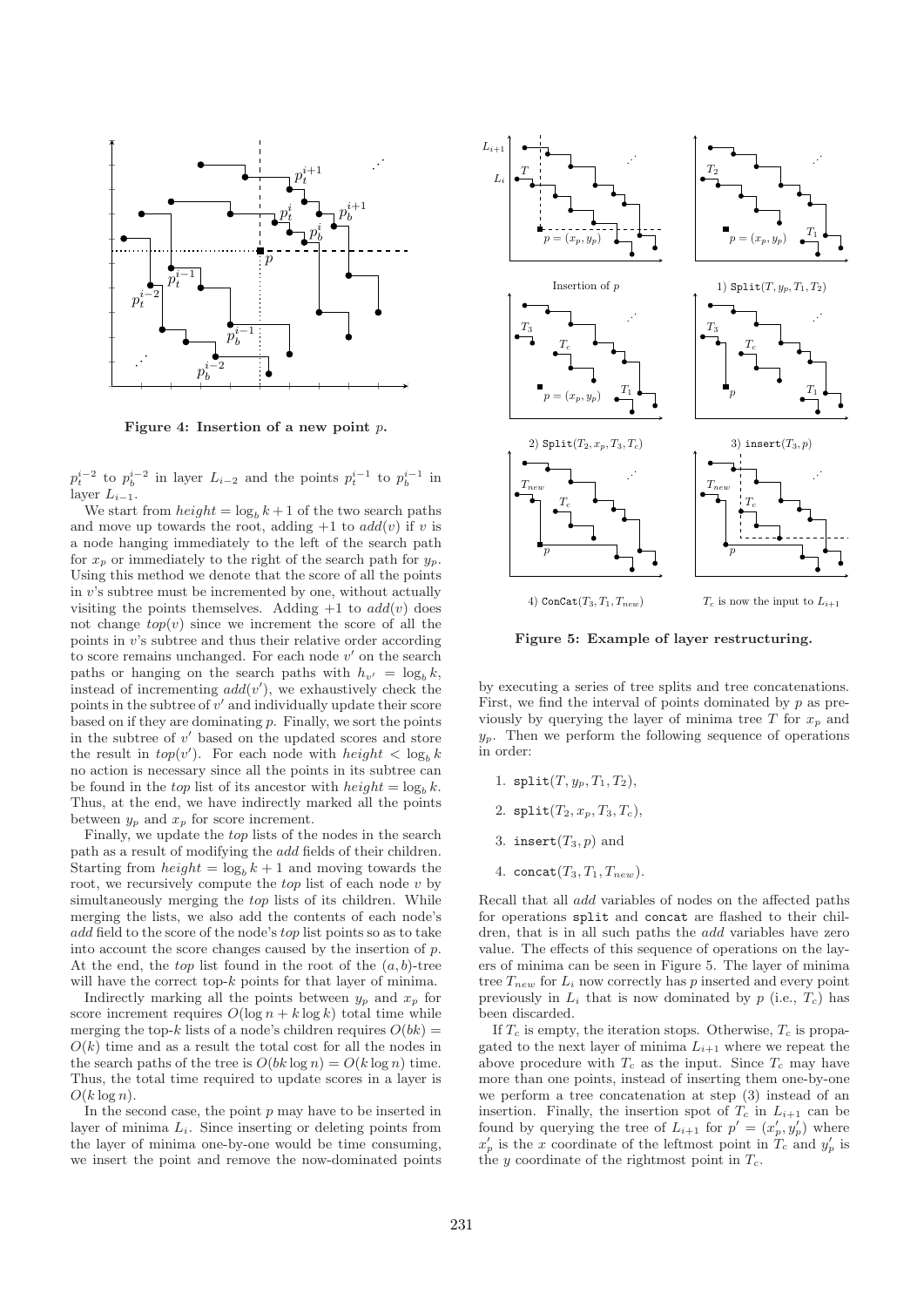In Figure 4, the insertion of p causes the points  $p_t^i$  to  $p_b^i$  to be discarded from layer  $L_i$ . These points are propagated to layer  $L_{i+1}$  and will, in turn, discard the points  $p_t^{i+1}$  to  $p_b^{i+1}$ from  $L_{i+1}$ . This procedure is repeated until the k-th layer of minima.

In each layer of minima we perform a series of  $O(1)$  splits and concatenations. Since each tree split or concatenation requires  $O(\log n)$  time, the total time required to alter a layer's structure given a point or an  $(a, b)$ -tree as an input is  $O(k \log n)$ .

As described in the beginning of the section, after an insertion a layer must either update the score of some of its points or alter its structure. Since either case requires  $O(k \log n)$ time, the time cost of manipulating the  $k$  first layers after an insertion is  $O(k^2 \log n)$ . Adding the cost of computing the score of the inserted point and inserting the point in the dynamic range counting data structure, the total insertion cost is  $O(\log^2 n + k^2 \log n)$  time.

# **3.3 Query**

To find the top- $k$  dominating points of  $S$ , we apply Lemma 1 for  $\mathcal{L} = k$  on all the top-k lists found in the root of each  $(a, b)$ -tree of each of the k first layers of minima. Let I be the list returned by Lemma 1. By selecting the  $(|I| - k + 1)$ -th order statistic<sup>5</sup> of *I* we obtain the dominance score  $\tau$  of the  $k$ -th top dominating point. Finally, we traverse all the top- $k$ lists we previously collected and report all points with score larger than  $\tau$ . Since the lists are sorted according to their score, we can stop traversing a list when a point with score lower than  $\tau$  has been found. Applying Lemma 1 requires  $O(k)$  time while finding the  $(|I| - k + 1)$ -th order statistic of I requires  $O(I) = O(k)$  time. Finally, traversing all lists requires  $O(k)$  time in total. By combining all of the above, we achieve  $O(k)$  query time.

# **3.4 Reducing the Update Cost**

We can reduce the algorithm's update cost by shrinking the size of the *top* list in each node of each  $(a, b)$ -tree. In particular, we store a *top* list in each node of the  $(a, b)$ -tree but instead of storing  $k$  points in each list we only store 1. This removes the cost of computing top lists during each node split or merge since each top list can be computed using  $O(b) = O(1)$  comparisons. As a result, node splits and merges cost  $O(1)$  time and updating the score of points in a layer or altering its structure costs  $O(\log n)$  time. This brings the total insertion cost down to  $O(\log^2 n + k \log n)$ time.

This change also implies that at the time of a query, each  $(a, b)$ -tree's root only stores 1 element with the highest score in the layer and as a result we can no longer directly apply Lemma 1. To overcome this we build a Strict Fibonacci Heap [6] by inserting each point with the highest score from each layer. Strict Fibonacci Heaps support insertions in  $O(1)$  worst-case time and deletions of the maximum key in  $O(\log n)$  worst-case time. By querying the heap we are able to find (and delete) the top-1 dominating point. After deleting a point  $p$  (belonging in a layer  $L$ ) from the heap, we have to replace it by the point of  $L$  with the next highest score. This point can be found by querying  $L$ 's tree for  $p$ . Due to the definition of top lists, the point with the next

highest score in  $L$  is guaranteed to be amongst the  $O(b)$ top lists of each node in the search path of p. We insert all  $O(b \log n) = O(\log n)$  such points in the heap and repeat the process until k points have been deleted from the heap. In order to not have any duplicate points in the heap, we also employ a marking process.

Deleting a point from the heap requires  $O(\log n)$  time, while adding  $O(\log n)$  points also requires  $O(\log n)$  time. Since there aren't any duplicate points in the heap and the process is repeated  $k$  times, the query phase of the algorithm requires  $O(k \log n)$  time.

Lastly, we review the preprocessing cost in both semidynamic algorithms. In the case of the k-list augmented  $(a, b)$ -tree the construction time is equal to  $O(n \log n)$ . To achieve this, we build Chazelle's static range counting data structure [8] in  $O(n \log n)$  time and count the score of each point using the method we described in Section 1. We also build Chazelle's dynamic range counting data structure [8] which is required by our insertion algorithm in  $O(n \log n)$ time. The layers of minima can be computed in  $O(n \log n)$ time [4]. A subsequent scan of the output provides us with the points of each layer of minima in sorted order and as a result we can build the  $(a, b)$ -trees in  $O(n \log k)$  time (Lemma 4). Therefore, the construction time is equal to  $O(n \log n)$ . In the case of the 1-list augmented  $(a, b)$ -tree the only difference is the construction cost of the  $(a, b)$ -trees which is reduced to  $O(n)$  since each node in each  $(a, b)$ -tree is augmented with a top list of size 1. The discussion of this section can be summarized in the following theorem:

THEOREM 2. Given a set of  $n$  2-dimensional points, we can build a data structure that supports insertions of new points in  $O(\log^2 n + k^2 \log n)$  worst-case time and top-k dominating queries in  $O(k)$  worst-case time. Alternatively, we can build a data structure that supports insertions of new points in  $O(\log^2 n + k \log n)$  worst-case time and top-k dominating queries in  $O(k \log n)$  worst-case time. Both data structures are built in  $O(n \log n)$  time and use  $O(n)$  space.

## **4. THE FULLY-DYNAMIC CASE**

The algorithms presented so far only support insertions due to the fact that all operations could be restricted in the first  $k$  layers of minima of a dataset  $S$ . However, assume the deletion of a point  $p$  in layer  $L_k$ . Then we would have to store and manipulate more than  $k$  layers since it is possible that some points from  $L_{k+1}$  might have to be inserted in  $L_k$ as a result of them not being dominated by any other point in  $L_k$  apart from  $p$ . This brings a cascading of restructuring operations since some of the points in  $L_{k+2}$  might have to be inserted in  $L_{k+1}$ . Thus, a deletion operation may reach the last layer of  $S$  in the worst-case. It should be noted that a deletion of a point may not always result in layer restructuring. Consider the example in Figure 6. Deleting  $p_d$  will cause the layers to be restructured since  $p_f$  is not dominated by any other point. However, deleting  $p_e$  will not cause any changes to the layers' structure since both  $p_q$ and  $p_h$  are dominated by at least one other point in  $p_e$ 's layer.

A deletion of an existing point can be defined in a similar way to the insertion of a point with each layer requiring either score updating or restructuring. To perform score updating we follow the same steps as those discussed in Section 3.2 but instead of adding  $+1$  to the *add* field of a node, we

<sup>&</sup>lt;sup>5</sup>The *i*-th order statistic of a set of *n* elements is the *i*-th smallest element in the set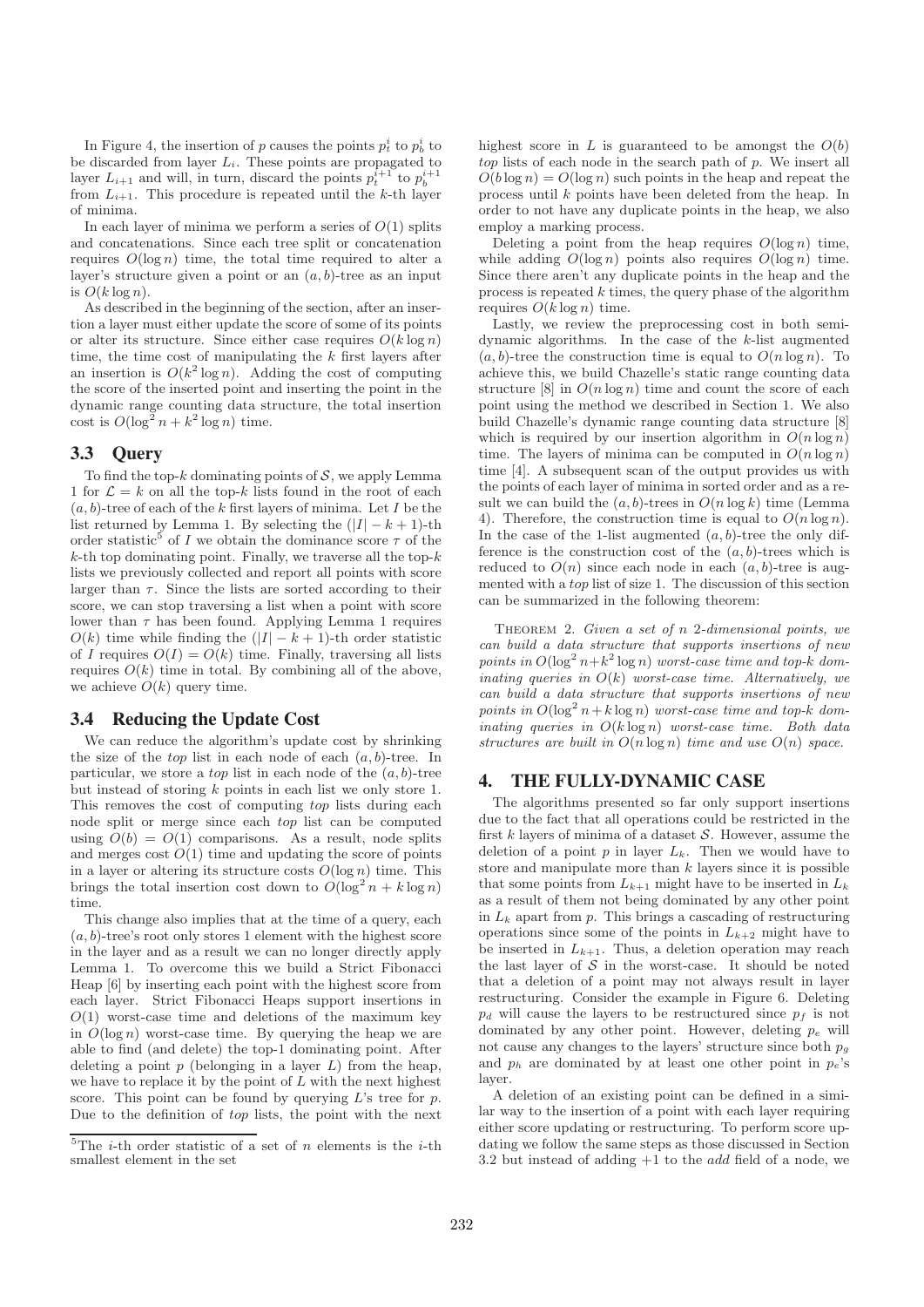add −1. After deleting a point  $p = (x_p, y_p)$  from a layer  $L_i$ , we query  $L_{i+1}$  to find all the points (if any) that must be inserted in  $L_i$  due to the deletion of p. The query point in  $L_{i+1}$  is  $p' = (x'_p, y'_p)$  where  $x'_p$  is the successor of  $x_p$  in  $L_i$ and  $y'_p$  is the successor of  $y_p$  in  $L_i$ .

Our algorithms for the semi-dynamic setting can be extended to the fully dynamic setting through the use of the global rebuilding technique [16]. More specifically in an update operation, instead of manipulating only the first  $k$  layers we perform score updates and layer restructuring operations in the first  $k + \sqrt{n}$  layers. Since we stop restructuring operations on a predefined point, after the  $i$ -th deletion the  $(k + \sqrt{n} - i + 1)$ -th layer will have become invalid. As a result, after  $\sqrt{n}$  deletions, only the first k layers remain valid and at that point we rebuild the entire layers of minima data structure. We also recompute the score of each point and reconstruct the  $(a, b)$ -trees.

The following theorem analyzes the cost of the global rebuilding operation.

THEOREM 3. The global rebuilding cost of the data structures is  $O(n \log n)$  time and  $O(n)$  space.

PROOF. The result is derived from Theorem 2 and the discussion prior to it. Note that the dynamic range counting data structure is only built once (in the preprocessing phase) and it is not built again in any global rebuilding process applied to the data structures.  $\Box$ 

We perform the global rebuilding step once in every  $\sqrt{n}$ updates. An update up to the  $(k + \sqrt{n})$ -th layer, requires  $O(\log^2 n + (k + \sqrt{n})k \log n)$  time. We perform  $\sqrt{n}$  such updates and then we globally rebuild the data structures in  $O(n \log n)$  time so the amortized time for an update over  $\sqrt{n}$  updates is  $O(\sqrt{n}\log n + (k + \sqrt{n})k\log n) = O((k +$  $\sqrt[n]{n}$  k log n).

The global rebuilding technique can also be applied on the method of Section 3.4 to obtain a data structure that handles insertions and deletions with reduced update cost. The results in this section are outlined in the following theorem:

THEOREM 4. Given a set of  $n$  2-dimensional points, we can support updates in  $O((k+\sqrt{n})k \log n)$  amortized time and top-k dominating queries in  $O(k)$  time. Alternatively, we are able to support insertions and deletions in  $O((k +$  $\sqrt{n}$ ) log n) amortized time and top-k dominating queries in

Figure 6: Deletion of existing points.

 $O(k \log n)$  time. Both data structures are constructed in  $O(n \log n)$  time and use  $O(n)$  space.

# **5. RESULTS FOR WORD-RAM**

In the previous results we have focused on the RAM model of computation. We can obtain slightly faster update algorithms for the semi-dynamic algorithm we presented by extending our results to the word-RAM model of computation. In the unit-cost word-RAM model [11], the memory is represented as an array of infinite cells (words) with each word storing w bits. The input elements are considered to be integers from the universe  $[U]^2 = \{0, \ldots, 2^w - 1\}^2$  so that any word can be addressed by any other word (through the use of a pointer).

The model supports random access of words as well as comparisons, arithmetic, shift and bitwise operations between words in constant time. In this work, we make the assumption that  $w = \Theta(\log n)$  where n is the input's dataset size. This fact permits an input point or an index to the data structure to fit in a single word. The space cost under the word-RAM model is defined with respect to the number of words occupied; while the query and update times with respect to the number of word accesses and comparisons or operations needed to answer a query or perform an update respectively. The word-RAM model is a realistic model of computation, with integers of bounded precision, that closely emulates the mechanics of many programming languages [7].

To obtain our results, we use the dynamic range counting data structure of He and Munro [12] which, for word size  $w =$  $\Omega(\log n)$ , supports queries in  $O((\frac{\log n}{\log \log n})^2)$  worst-case time, insertions and deletions in  $O((\frac{\log n}{\log \log n})^2)$  amortized time and uses  $O(n)$  space.

The construction cost of our data structure is equal to the cost of constructing the dynamic range counting data structure, computing the score of each point, computing the layers of minima and constructing the  $(a, b)$ -trees. To build the dynamic range counting data structure we insert each point in the data structure for a total of  $O(n(\frac{\log n}{\log \log n})^2)$ amortized time. The score of all points can be computed using the data structure in  $O(n(\frac{\log n}{\log \log n})^2)$  total amortized time. The layers of minima can be built in  $O(n \log n)$  time.

Lastly, we can build the  $(a, b)$ -trees in  $O(n \log k)$  time using Lemma 4. Apart from the dynamic range counting data structure, the insertion and query algorithms remain the same. Combining the above observations we obtain the following result.

THEOREM 5. Given a set of  $n$  2-dimensional points in the word-RAM model with word size  $w = \Theta(\log n)$ , we can build a data structure that supports insertions of new points in  $O(\frac{\log n}{\log \log n})^2 + k^2 \log n)$  amortized time and top-k dominating queries in  $O(k)$  worst-case time. Alternatively, we can build a data structure that supports insertions of new points in  $O(\frac{\log n}{\log \log n})^2 + k \log n)$  amortized time and top-k dominating queries in  $O(k \log n)$  worst-case time. Both data structures are constructed in  $O(n(\frac{\log n}{\log \log n})^2)$  amortized time and use  $O(n)$  space.

## **6. CONCLUSIONS AND FUTURE WORK**

In this work, we have developed for the first time, algorithms for answering semi-dynamic and fully-dynamic top- $k$